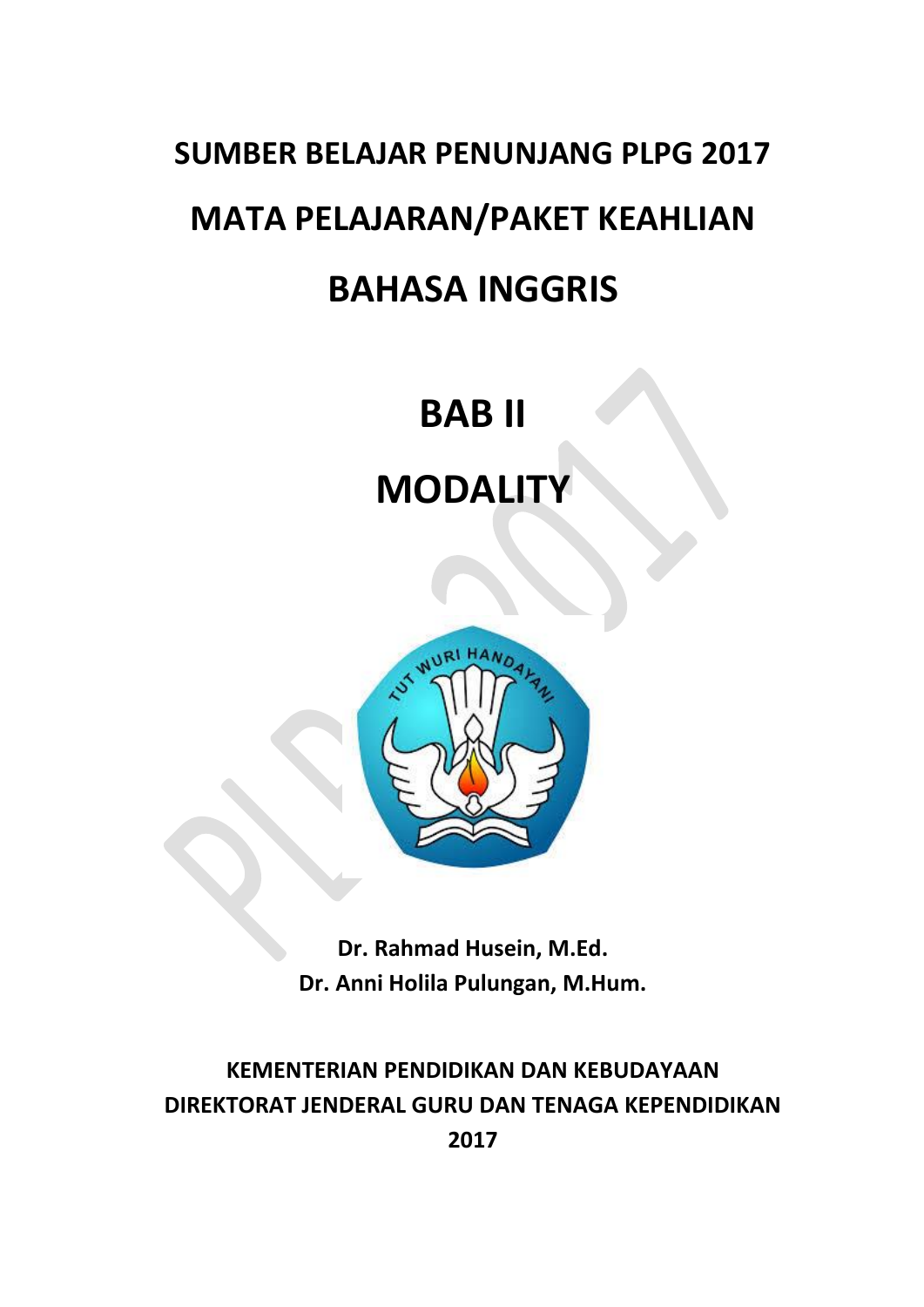### **CHAPTER 2 MODALITY**

#### **2.1 Menentukan Modality yang Tepat sesuai Konteks**

- KI: Menguasai materi, struktur, konsep, dan pola pikir keilmuan yang mendukung mata pelajaran yang diampu.
- KD: Memiliki pengetahuan tentang berbagai aspek kebahasaan dalam bahasa Inggris (linguistik,wacana,sosiolinguistik dan strategis)

Modals (also called **modal verbs, modal auxiliary verb**s, **modal auxiliaries**) are special verbs which behave irregularly in English. They are different from normal verbs like "work, play, visit..." They give additional information about the *function* of the main verb that follows it. They have a great variety of *communicative functions*. Modals are also those helping verbs, which express the 'mode' or 'manner' of the actions indicated by the main verbs. They express modes such as ability, possibility, probability, permission, obligation, etc. The most commonly used modals are shall, should, will, would, can, could, may, might, must, ought to, used to, need and dare. Here are some characteristics of modal verbs:

- They never change their form. You can't add "s", "ed", "ing"...
- They are always followed by an infinitive without "to" (e.i. the bare infinitive.)
- They are used to indicate modality allow speakers to express certainty, possibility, willingness, obligation, necessity, ability

#### **List of modal verbs**

Here is a list of modal verbs:

*can, could, may, might, will, would, shall, should, must*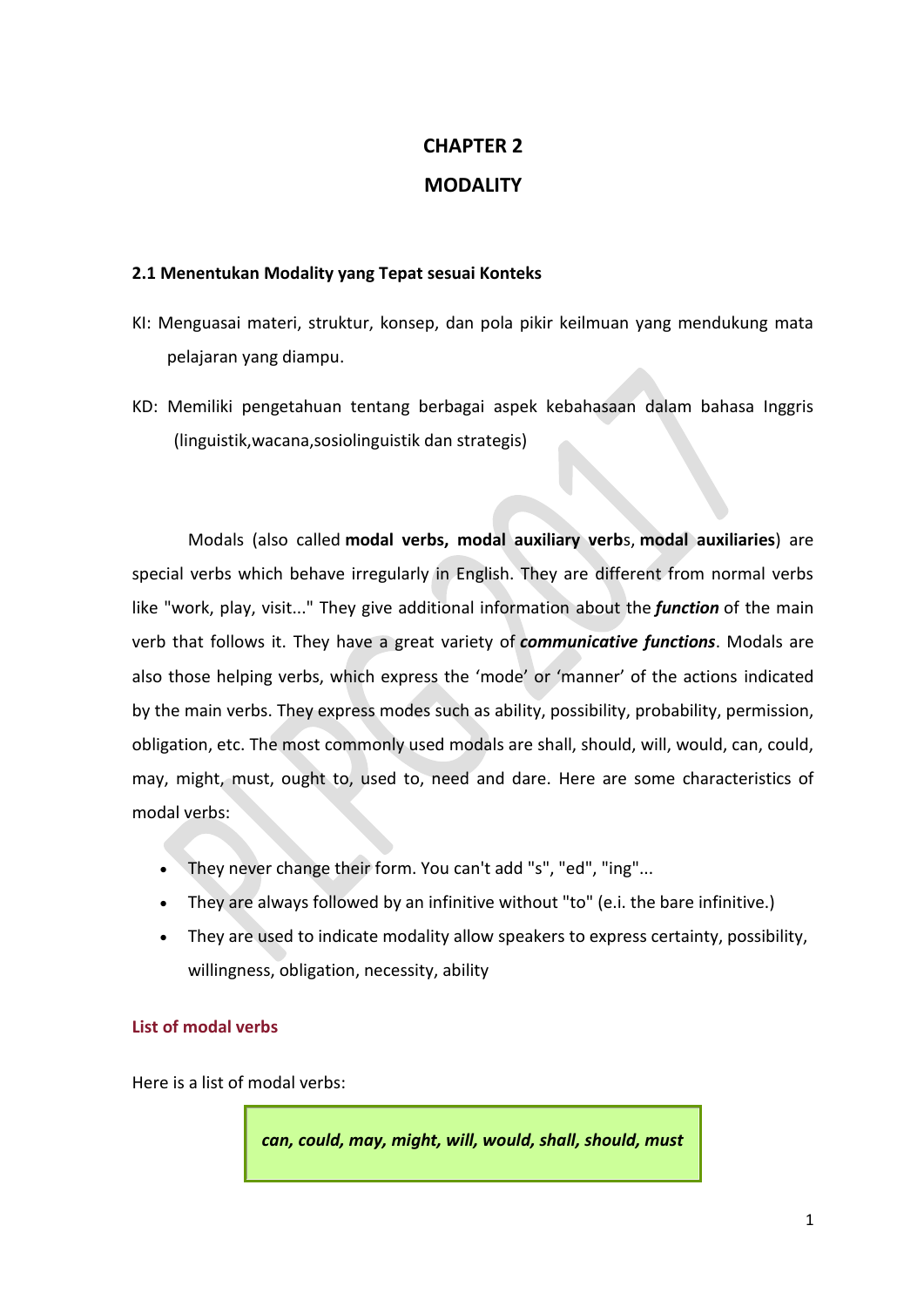The verbs or expressions *dare***,** *ought to***,** *had better***,** and *need not* behave like modal auxiliaries to a large extent and may be added to the above list.

#### **Use of modal verbs:**

Modal verbs are used to express functions such as:

- 1) Ask permission—may, can, could. Examples: May I come in?, Could I use your pen, please?
- 2) Make a request—can, could. Example: Could you please give me the doctor's telephone number?
- 3) Express a possibility—may, might, could. Example: It might rain during the night.
- 4) Give advice or suggestion—should. Example: You should wear a helmet while riding your motorbike.
- 5) Express necessity or compulsion—must, have to. Examples: We must slow down while driving in front of a school, I have to submit my project by tomorrow.
- 6) Express prohibition. Example: You must not talk loudly in the library.
- 7) Express a promise or intention—will, shall. Example: I will mail you my address.
- 8) Express a wish—may.

Example: May you have a long life!

#### **Examples of modal verbs**

Here is a list of modals with examples:

| <b>Modal Verb</b> | <b>Expressing</b>               | <b>Example</b>                                            |
|-------------------|---------------------------------|-----------------------------------------------------------|
| must              | <b>Strong obligation</b>        | You must stop when the traffic lights turn red.           |
|                   | Logical<br>conclusion/Certainty | He must be very tired. He's been working all<br>day long. |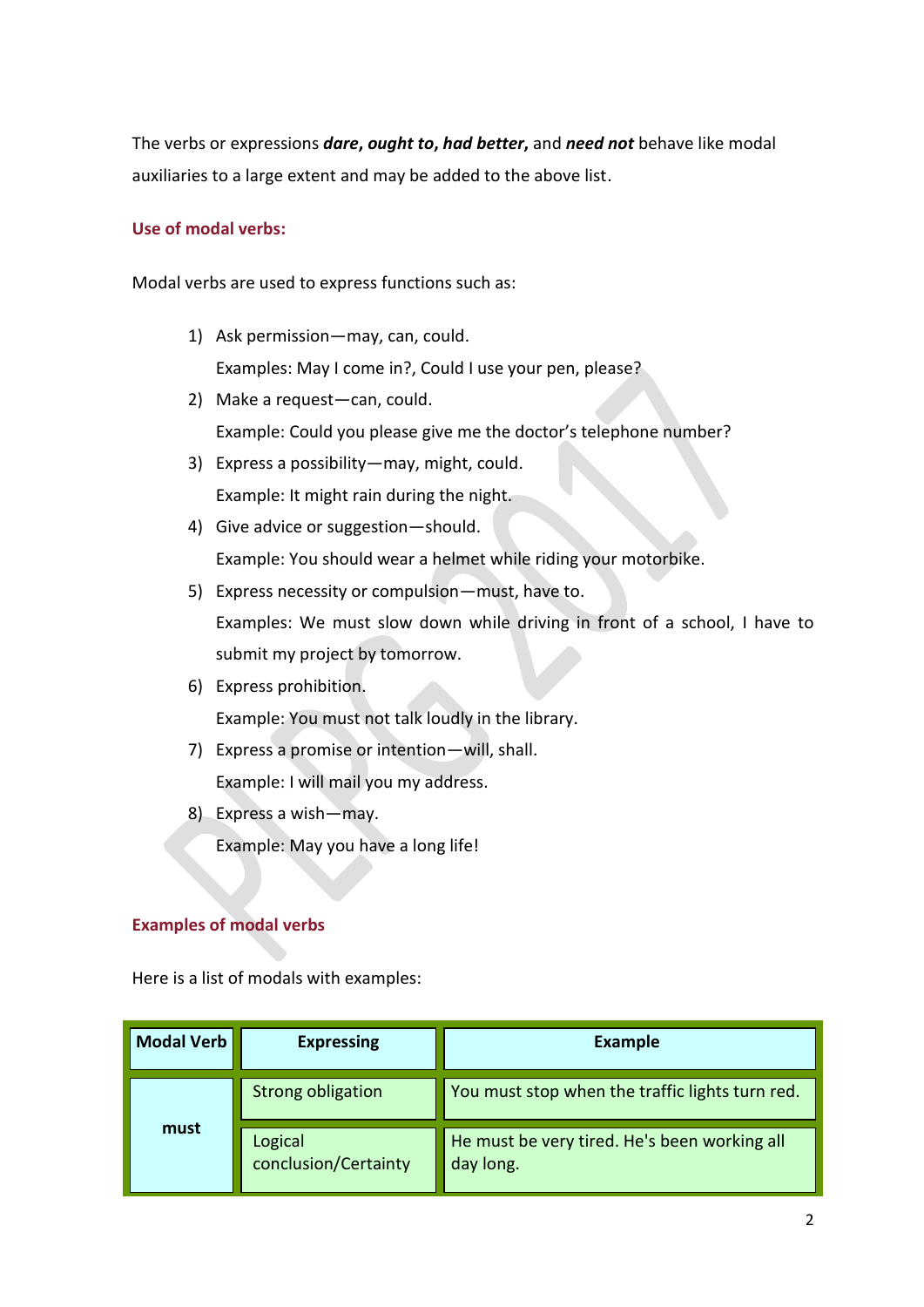| must not            | Prohibition                                 | You must not smoke in the hospital.                                     |
|---------------------|---------------------------------------------|-------------------------------------------------------------------------|
| can                 | Ability                                     | I can swim.                                                             |
|                     | Permission                                  | Can I use your phone please?                                            |
|                     | Possibility                                 | Smoking can cause cancer.                                               |
| could               | Ability in the past                         | When I was younger I could run fast.                                    |
|                     | Polite permission                           | Excuse me, could I just say something?                                  |
|                     | <b>Possibility</b>                          | It could rain tomorrow!                                                 |
| may                 | Permission                                  | May I use your phone please?                                            |
|                     | Possibility, probability                    | It may rain tomorrow!                                                   |
| might               | Polite permission                           | Might I suggest an idea?                                                |
|                     | Possibility, probability                    | I might go on holiday to Australia next year.                           |
| need not            | Lack of necessity/<br>absence of obligation | I need not buy tomatoes. There are plenty of<br>tomatoes in the fridge. |
| should/<br>ought to | 50 % obligation                             | I should / ought to see a doctor. I have a<br>terrible headache.        |
|                     | <b>Advice</b>                               | You should / ought to revise your lessons                               |
|                     | Logical conclusion                          | He should / ought to be very tired. He's been<br>working all day long.  |
| had better          | Advice                                      | You 'd better revise your lessons                                       |

#### **REMEMBER !**

(1) A modal does not change according to the number or person of the subject.

Examples: He can learn, I can learn, You can learn, They can learn, We can learn.